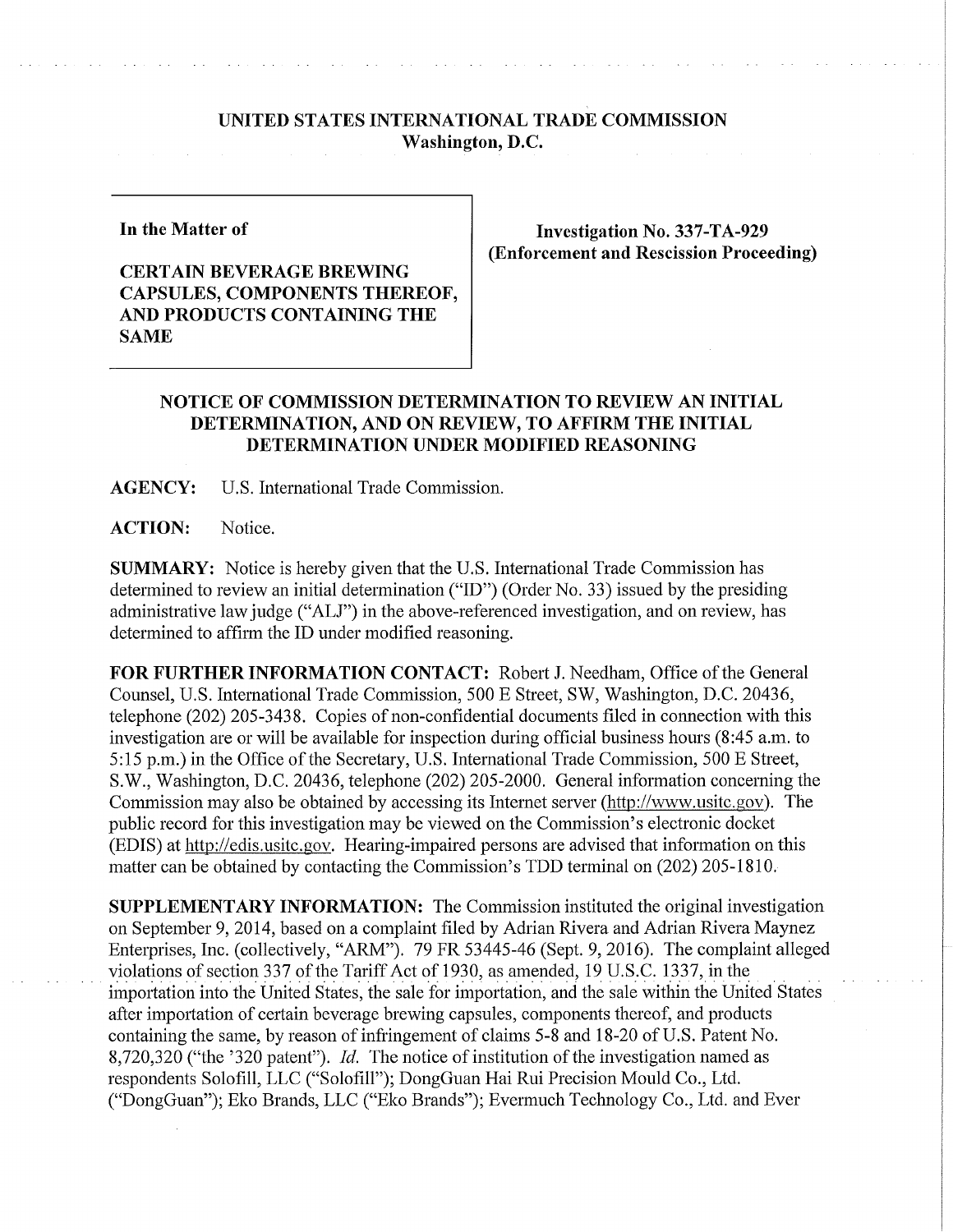Much Company Ltd. (together, "Evermuch"); and several additional respondents who were terminated by reason of consent order or settlement. 79 FR 53445. The Office of Unfair Import Investigations ("OUII") was also named as a party to the investigation. *Id.* The Commission found Eko Brands and Evermuch in default for failure to respond to the complaint and notice of investigation. Notice (May 18, 2015).

On March 17, 2016, the Commission found no violation of section 337 by Solofill and DongGuan because claims 5-7, 18, and 20 were invalid for a lack of written description and claims 5 and 6 were invalid as anticipated. 81 FR 15742-43 (Mar. 24, 2016). The Commission, however, presumed that the allegations were true with respect to the remaining allegations against the defaulted parties Eko Brands and Evermuch, and thus concluded that they violated section 337 with respect to claims 8 and 19. *Id,* at 15743. The Commission issued a limited exclusion order prohibiting Eko Brands and Evermuch from importing certain beverage brewing capsules, components thereof, and products containing the same that infringed claims 8 or 19 of the '320 patent. *Id,* The Commission also issued cease and desist orders against Eko Brands and Evermuch prohibiting the sale and distribution within the United States of articles that infringe claims 8 or 19. *Id,* 

On June 1, 2016, ARM filed a complaint requesting that the Commission institute a formal enforcement proceeding under Commission Rule 210.75(b) to investigate alleged violations of the March 17, 2016, limited exclusion order and cease and desist order by Eko Brands and Espresso Supply, Inc. (collectively, "Eko"). The Commission instituted a formal enforcement proceeding on July 1,2016. 81 FR 43242-43.

On September 12, 2016, Eko petitioned the Commission to rescind its limited exclusion order and cease and desist orders, and to terminate the enforcement proceeding. On November 25, 2016, the Commission instituted a rescission proceeding, and consolidated it with the enforcement proceeding. 81 FR 85264-65.

On October 7, 2016, ARM moved for a summary determination that Eko cannot establish its collateral estoppel defense as a matter of law. On October 20, 2016, Eko opposed ARM's motion, and OUII partially opposed and partially supported ARM's motion.

On December 1, 2016, the ALJ issued the subject ID granting a summary determination that Eko cannot establish its collateral estoppel defense. On December 8, 2016, Eko filed a timely petition for review of the ID. On December 16, 2016, ARM and OUII filed untimely responses to Eko's petition. The Commission has not considered these responses.

The Commission has determined to review the subject ID, and on review, has determined to affirm the ID under modified reasoning. A Commission opinion explaining its reasoning will issue shortly.